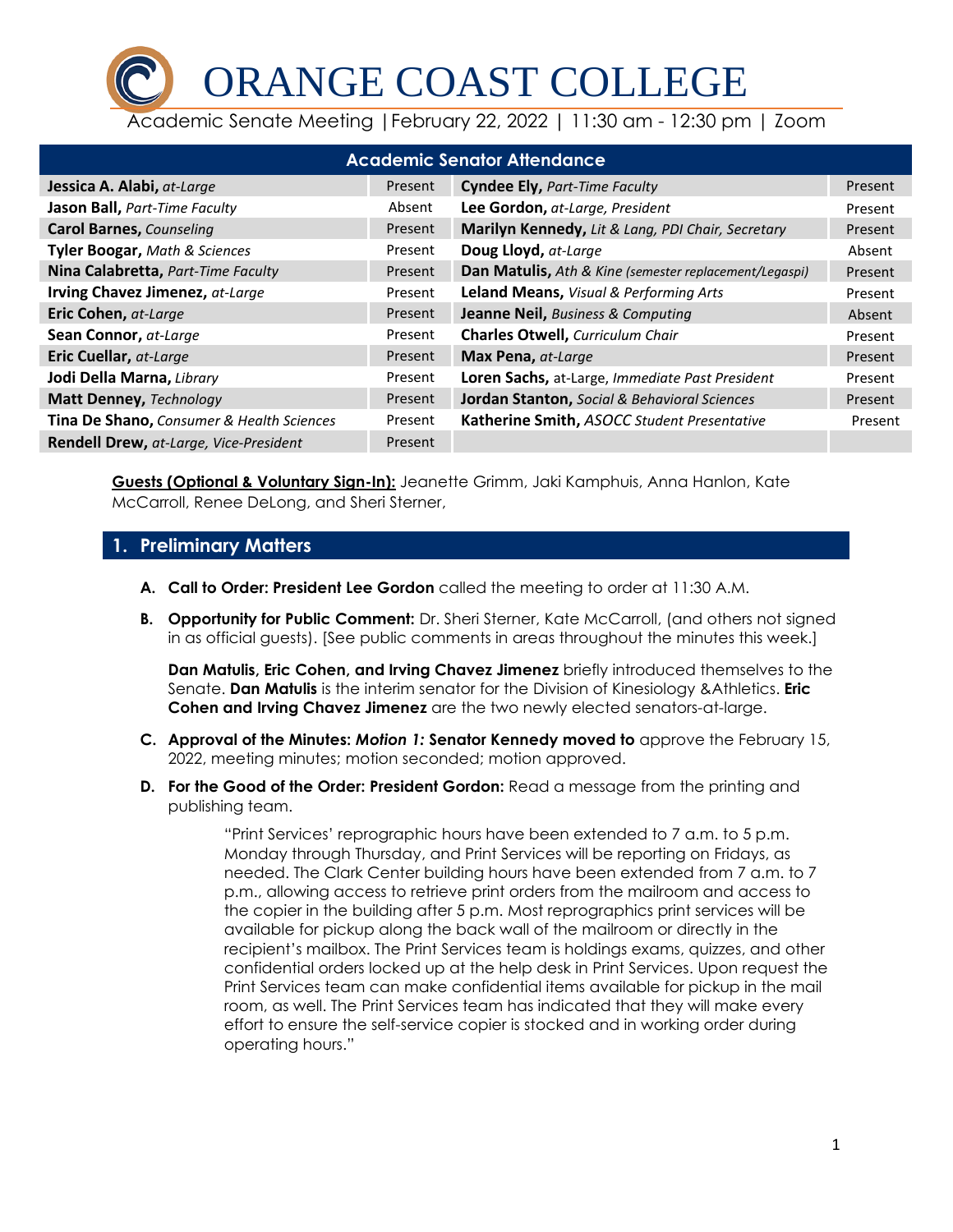## **2. Consent Agenda**

- A. **Schedule/Chair Rep for IEP Plan:** Sevi, Kayleigh
- B. **Senators at-Large [Two nominees for two replacement positions]:** Irving Chavez Jimenez, Eric Cohen
- C. **Search Committee Rep for – District Chief IT Officer:** Stephen Gilbert

*Motion 2:* **Senator Drew moved to** approve the Consent Agenda; motion seconded; motion approved.

### **3. Officer, Senator, & Committee Reports**

#### **A. President and Vice President's Reports:**

#### **President's Report – Lee Gordon:**

**Succulent Garden/Drought/Dry Landscaping:** The succulent garden in front of the Chemistry Building will be moved to the area in front of the Planetarium. This garden is particularly important in view of the Western Drought which is the worst drought that this part of the country has faced in more than 1,000 years. The relocated succulent garden will be a destination at OCC, and it will serve the community by showing what can be achieved with dry landscaping. Joe Stead is to be congratulated for zero-water or low-water-use landscaping. January and February of 2022 have been among the driest January and February months in California's recorded history, and the forecast for March is not encouraging with respect to rainfall. Due to the severity and length of the Western Drought, Garrison Honors is teaming up with *The Coast Report* this semester to hold a "'Green Coast" zoom event on California's water crisis. As with the Oil Spill forum last October, the program will be in conjunction with an OCC class. Professor Irene Naesse's geography class will focus on the California drought on Thursday, April 7, 12:45-2:10 pm. A panel of experts will be questioned by student journalists from *The Coast Report* staff. Look for further details in an upcoming President's Report.

#### **Vice President's Report – Rendell Drew:**

**Faculty Handbook:** Sent out an email to everyone in the committee with a timeline, noting Thursdays, 1-3 p.m., as the best meeting time for members. The committee will be focusing on its role in identifying handbook sections that pertain to faculty purview and the 10+1. The newest member will be Tyler Boogar. **Flex Day:** The Multicultural Center and the IMC are presenting a Flex session. They will provide a faculty view on how COVID has affected student mental health and inequities. In response to a question, the panel may be addressing Covid-19 and the effects on students with physical disabilities. Some of the panelists will be Eric Cuellar, Rebecca Ogaz, and Nathen Jensen.

#### **B.** Union/Bargaining Unit Report – Rob Schneiderman:

 **CFE President Schneiderman** made the followings statement about the fall schedule:

**"**I wanted to mention that I'm getting some sporadic emails about schedule development for the fall semester and about being on campus, not being on campus, and I just wanted to clarify that the needs for the schedule are developed in collaboration with faculty with their administrators and then the administrators do the assignment based on the preferences that the faculty give them. However, there's no MOU that specifically says how many units or LHEs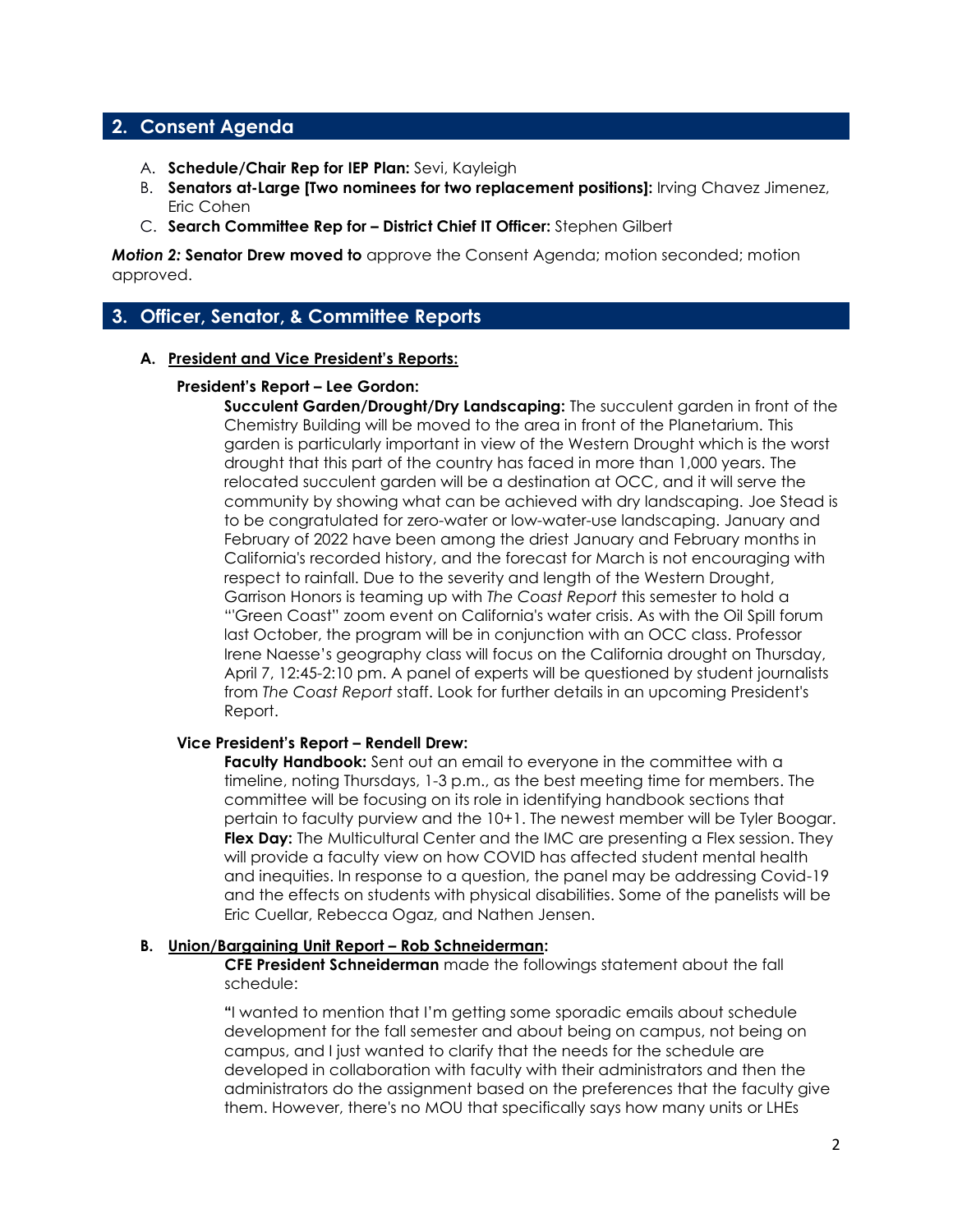people need to teach on campus for or how many days or anything to that nature. So, while there was an agreement and there's something in the contract saying that there's a responsibility to be on campus to do part of our assignment, it doesn't specify how much, so I wanted to clarify so that when you're working with your deans, you know that's between you and your dean and it's not a Union agreement."

**C. Part-Time (PT) Faculty Caucus – Senator Ely:** Reported that the PT Caucus has met and discussed the bylaws. There will be more to be reported at a later date.

#### **D. Transparency Committee – Senator Kennedy:**

**Vice-President Drew** requested that Senator Cuellar's name be placed on the consent agenda for the Transparency Committee next week.

**Senator Kennedy** (Transparency Committee member) reported that the Transparency Committee will be meeting on Wednesday, March 2, 11 a.m. to 12 p.m. On the agenda are bylaws review and revision, discussion and election of temporary officers, and three unfinished business items from last semester. Last semester committee members requested to have meetings, but none were scheduled.

In response to questions, Senator Kennedy noted that the committee does not have regular set times and that part of the work of the next meeting is a discussion of required skills/needs for a call-out for membership, such as recommendations to be tenured and the ability to be completely objective with items brought before the committee.

## **4. Unfinished Business**

#### **A. COVID & Teaching:**

**Senator Boogar** stated that things are going well in his division but the biggest issue they are facing is students complaining they cannot get the services they need on the days necessary. He wants to make sure there are as many expanded hours as possible to get back to the normal level of service for students as quickly as possible, acknowledging that not all classified staff need to come back at full force, but DSPS is a major issue for many students.

**Senator Kennedy** read a comment from a constituent member regarding mask wearing:

"The Faculty would like to see a reminder sent out that all managers and staff need to be wearing masks indoors due to a number of violations from classified staff and managers. Our behavior serves as a model for our students. Students and employees unmasked makes enforcement more difficult. Some faculty are very uncomfortable in indoor spaces with people who are unmasked. If faculty are being forced to come to campus, they need reassurance that our safety is a priority."

Senator Kennedy added that based on the transcript to the Chancellor's most recent video, there were comments about keeping social distancing in classrooms. Senator Kennedy is unaware that there is classroom social distancing being practiced and would like to know the protocol on classroom social distancing.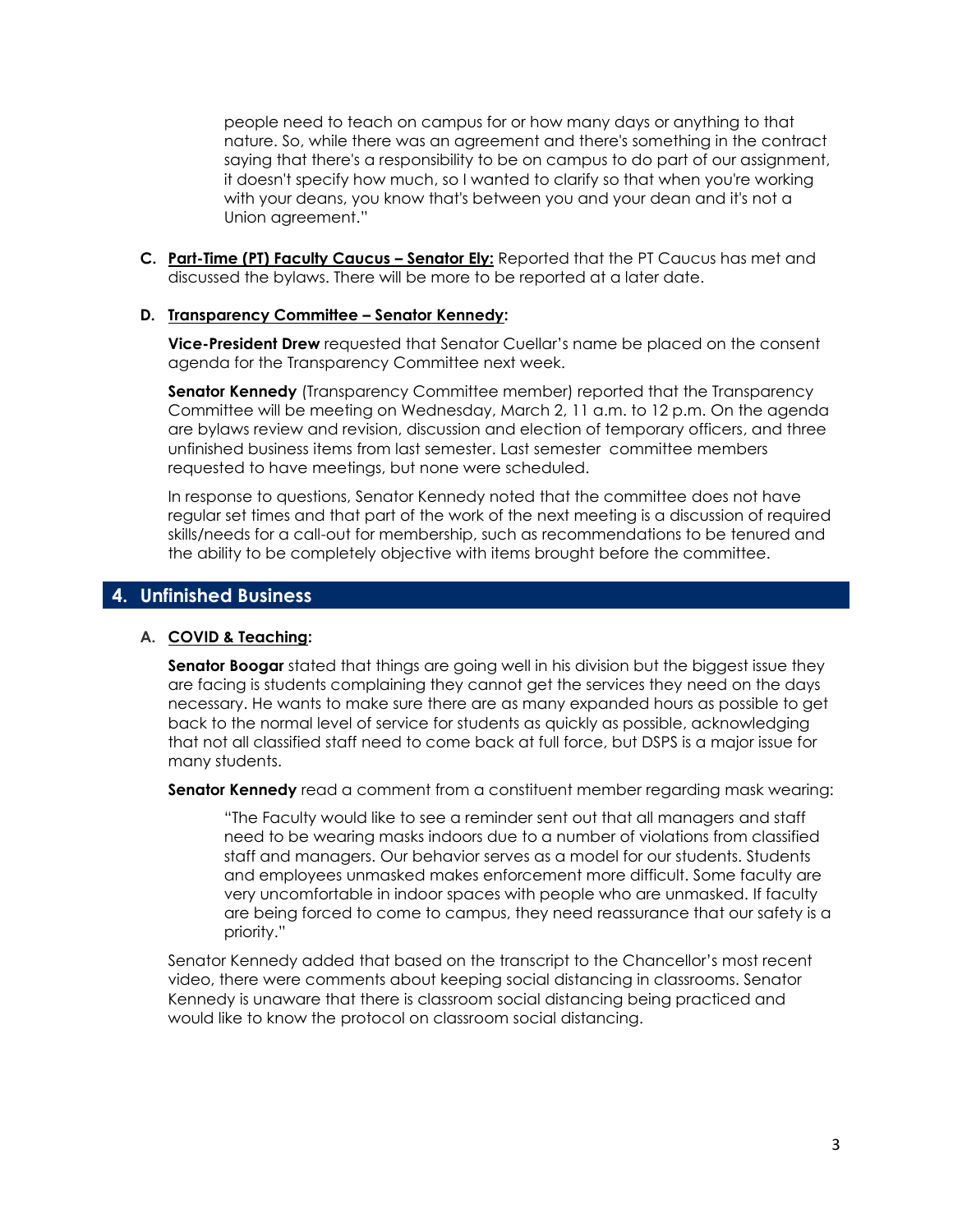#### **B. Baccalaureate Degrees Proposals – Curriculum Chair Charles Otwell:**

**Interest Form and Task Force: Chair Otwell** proposed that the Interest Form presented last week in the Senate be sent out with a link; those interested can fill out the form as much as possible. That will give enough time to form a task force. The Curriculum Chair and Vice-Chair have volunteered to be on the task force and Chair Otwell recommends three more Senate-appointed faculty, plus the VPI and Career Ed dean, be on, as well.

**Upper Division General Ed Courses: Chair Otwell** stated that there will only be two required upper division general education courses in the baccalaureate program. One of the required courses has to be a composition, computation, or communication course. The other one could be any general education course, but these courses will be limited to the baccalaureate program cohort. This is the first round for baccalaureate degrees; there will be other rounds. They want to get the proposals by the first week of April so the task force can vet them and have the final proposal go to the Board of Trustees for approval on June 15.

**VPI Grimes-Hillman** noted that students should be at the focus of these plans, and we should consider if there is a need for a baccalaureate degree or an increase in pay in an existing job if we have a baccalaureate degree available for that particular program. If we keep our focus on those things, the applications should be very well done as there is a lot of opportunity across the different career education programs on campus. It's just a question of sitting down and having conversations at the discipline level about what makes sense.

## **5. New Business**

#### A. **Student Success - Student Success Center (SSC) Coordinator Jaki Kamphuis and Writing Center Liaison Kate McCarroll:**

**SCC Coordinator Kamphuis** shared that she is retiring at the end of this semester and would like her position to be filled by a faculty member. She stated that there are some ideas being discussed but no decisions have been made at this point and she emphasized her concern that the faculty position needs to be filled by faculty and not a manager, as happened at Golden West College. The presentation included a PowerPoint.

**Background/Purpose:** The SSC was created with Title III funding in 2008 with the purpose of having a centralized tutoring program for students. The SSC currently serves approximately 2000 students per semester; the Pre-COVID numbers were higher at 2500- 3000 students per semester. The SSC is an Instructional program under the Library & Learning Division and the courses generate FTEs: (1) Tut 050N Supervised Tutoring, (2) Tut 090N Tutoring Skills and Strategies 1, and (3) Tut 091N Tutoring Skills and Strategies 2.

**Faculty & Staff:** The SSC is coordinated by Jaki Kamphuis, Faculty Coordinator, who is the instructor of record. This position does not involve release time, as this is part of the job duties. Her job is to oversee operations, work with faculty and staff to serve students, recruit and train tutors, and teach the 090 and 091 tutoring training classes. Katie McCarroll, Writing Center Liaison and English Department faculty, has a split load between the English Department and the Student Success Center; she does not have release time, either, as these job duties are part of her load. She has taught a few of the tutor training classes and also does semester tutor training with the writing tutors where they talk about topics that are pertinent to English Faculty. Jaki Kamphuis and Kate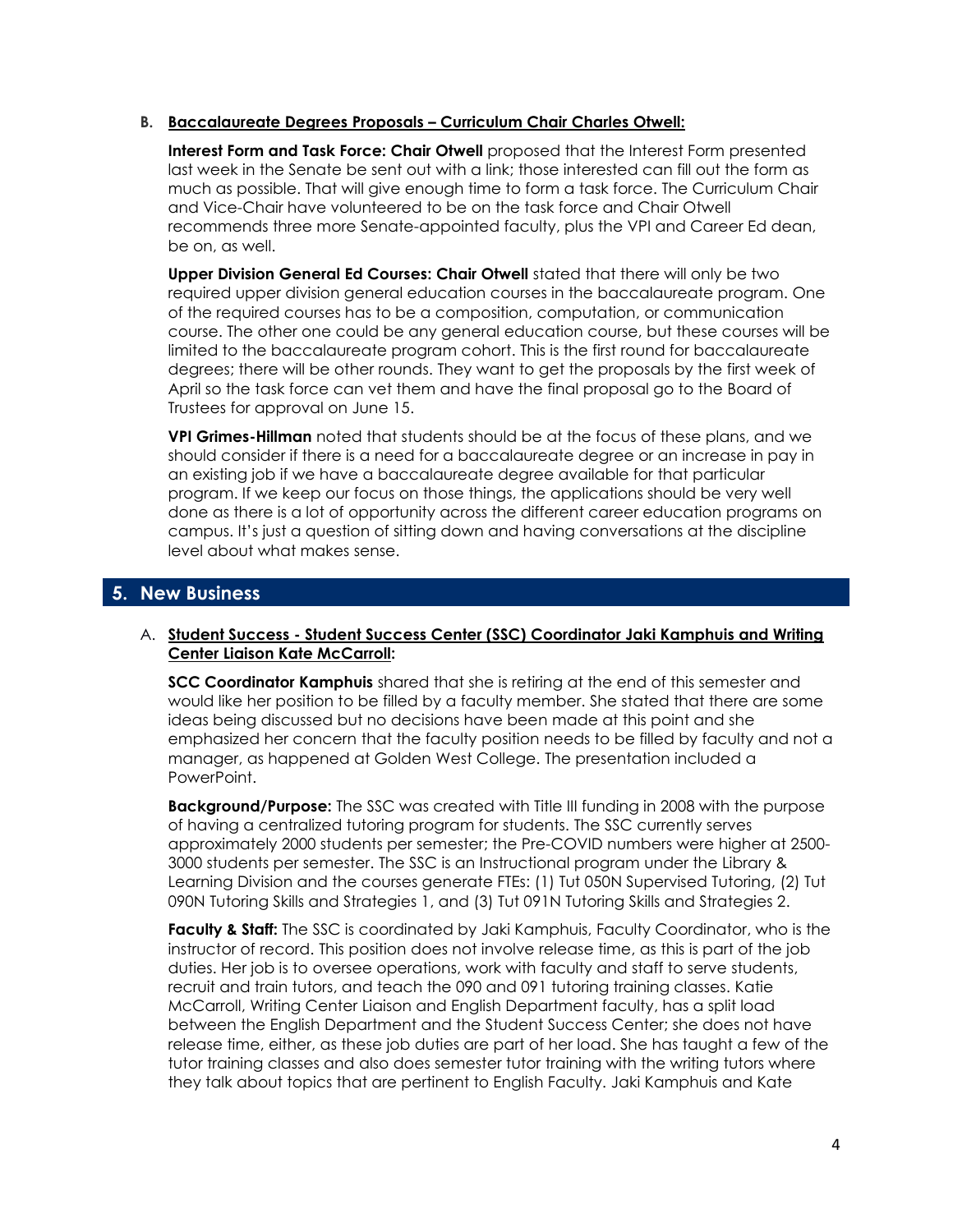McCarroll are the main faculty voices at the Student Success Center, but they are assisted by Cara Sharp and Calvin Fantone, part-time faculty.

Staff who support the SSC are Todd Aubin, Administrative Assistant; Virginia Nuzzolese-Laflamme, General tutoring; Jeanette Grimm, Writing/Reading tutoring; and Michael Oquist, Math tutoring.

**Tutors/Tutor Training:** The Student Success Center currently has fifty-five student assistants and professional experts working as tutors. This is low due to COVID and being online. In a normal academic year, they have over one hundred tutors. Tutors are interviewed by SSC faculty and staff and must be recommended by an instructor, have at least a 3.0 GPA, have received a B or A grade in the class they are tutoring for, and complete the tutor training courses. After completing these two non-credit courses (Tut 090N & Tut 091N), they receive a Certificate of Completion in Tutoring Skills and Strategies. Topics covered include the Socratic method, critical thinking, learning styles, diversity/equity, motivation and grit, study skills, and campus services.

**Tutoring Hours and Requirements for Students Who Receive Tutoring:** Currently, the SSC is open Mondays-Thursdays 10-7, Fridays 10-2, and Saturdays 11-3. On-campus hours are Mondays-Wednesdays, 10-4. The SSC Canvas page provides information, directions, and access to Accudemia, where students can make their own appointments; there is also a Virtual Front Desk. Math and other subjects have thirty or sixty-minute appointment slots. Writing (not just English, but any writing assignments) appointments have thirty-minute appointments.

Students may drop in, have Directed Learning Activities (DLA) which are targeted to strengthen a specific skill, work in study groups, have review sessions, or work on class presentations.

Additional tutoring is offered to students in the following programs: EOPS, DSPS, Guardian Scholars, Veterans, Umoja, Puente, Equity, STEM, and PRESS.

All students who receive tutoring must enroll in Tut 050N (Supervised Tutoring Class).

**College Success Series:** The SSC provides workshops to strengthen skills that students need to succeed via workshops, with focus on study skills such as note taking, test taking skills and test prep, time management and organization, and dealing with test anxiety. Through collaboration with other programs and services including Financial Aid, ASOCC, the Equity Program and the ICC, a monthly calendar of workshops was developed: [http://](http://www.orangecoastcollege.edu/c/stay-the-course/Documents/February%202022%20Workshops.pdf)[www.orangecoastcollege.edu/c/stay-the-course/Documents/ February% 202022](http://www.orangecoastcollege.edu/c/stay-the-course/Documents/%20February%25%20202022%20%20Workshops.pdf)  [%20Workshops.pdf](http://www.orangecoastcollege.edu/c/stay-the-course/Documents/%20February%25%20202022%20%20Workshops.pdf)

Senators and public commenters expressed thanks for the work of the student Success Center.

#### **B. Campus Reopening:**

**Vice-President Drew:** Stated that is nice being back on campus and wished to report good things. He teaches on campus Mondays and Wednesdays and his students are wearing masks, he has full attendance, and there is PPE in the classroom. From his perspective, this has been a positive experience so far.

*Secretary Kennedy raised a parliamentary inquiry***,** requesting permission to include the details of earlier public comments made in the meeting that are related to this issue in this section of the minutes. **President Gordon** agreed if there were no objections; no objections were voiced.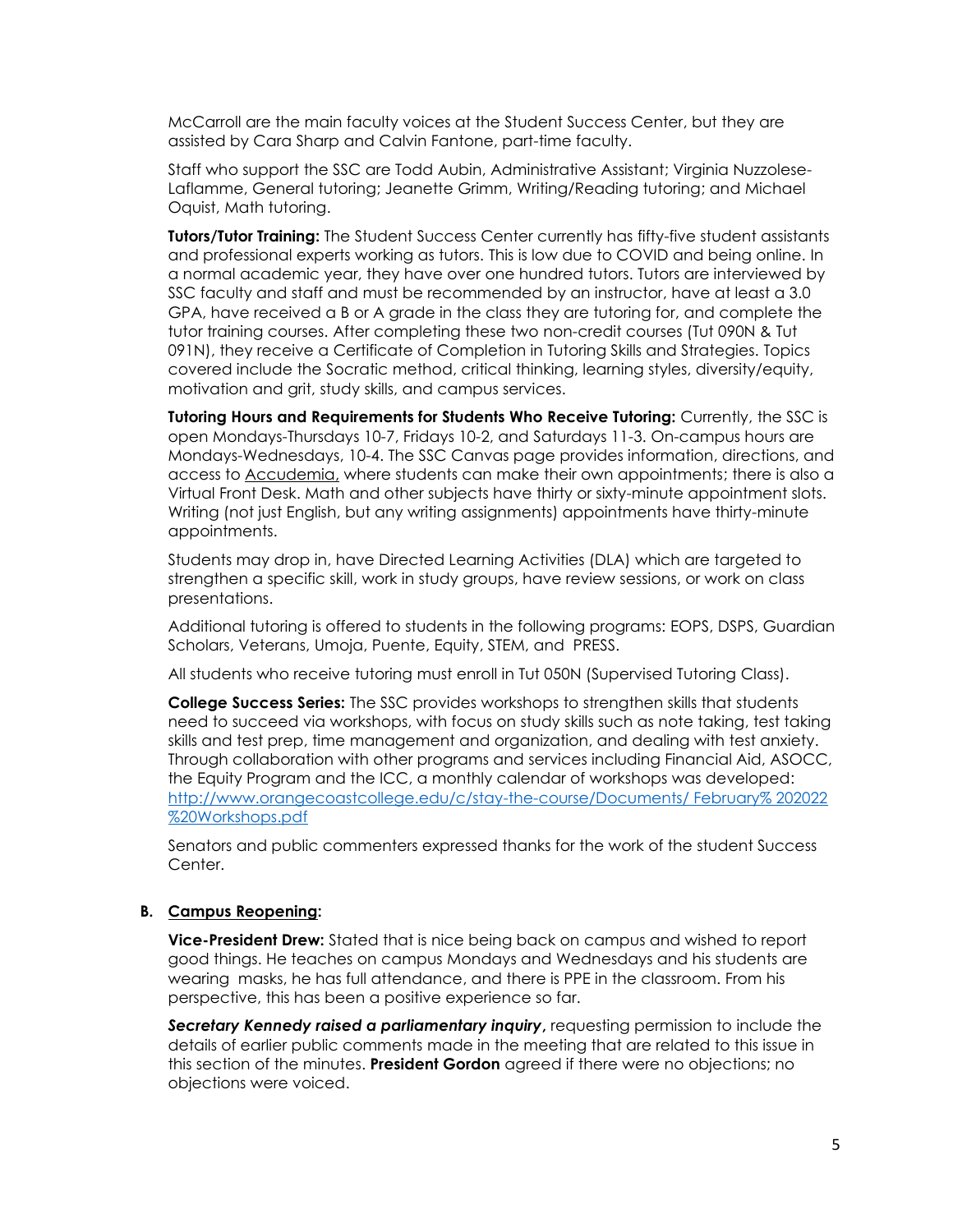**Public Commentor 1:** This professor has asked students who appear on the report as not being compliant with the Covid testing policies to not attend class on Tuesday nights. Students have been very compliant with that; however, he is now up against the policy of students not being allowed to miss more than two weeks-worth of classes or face being dropped from the class. He is contemplating whether or not he wants to enforce that, but students are not learning anything by not being there.

**Senator Ely:** Shared the same concern as the public commenter. She has students who are either not following the protocols, not understanding the emails they are getting, and having a lot of confusion of them being cleared one week and not cleared the next. It is a computer system that is doing the clearing and not a person behind it and instructions are getting confused. In terms of IT, she does not have computer keyboards that work on the instructor station. She has put in many tickets with no assistance.

#### **CFE President Schneiderman [also placed in CFE Report early in these minutes]:**

Mentioned that he has been getting some emails about schedule development for the fall semester and about being on campus and not being on campus. He clarified that the needs for the schedule are developed in collaboration with faculty and their administrators and then the administrators do the assignment based on the preferences that the faculty give them. However, there is no MOU that specifically says how many units or LHE people need to teach on campus for or how many days or anything to that nature. While there was an agreement in the contract saying that there is responsibility to be on campus to do part of their assignment, it does not specify how much. When faculty are working with their Deans, that is between the faculty member and the dean, and it is not a Union agreement.

#### *The following comments were from the Public Comments section at the start of this meeting:*

**Dr. Sheri Sterner:** Informed the Senate that the Office of Institutional Effectiveness will be sending a survey out to students this week, the survey that has been talked about since last fall and was delayed to this spring. The survey is going to look at student perceptions about returning to campus, broad preferences in terms of the modality for classes, and preference for services, as well as some of student basic needs, since that is something not surveyed since 2018. We should go out with the two-week deadline, perhaps, extending it, if needed, and as we get that information back, we will certainly let the Senate know of any findings from students.

**Public Commentor 2:** This professor updated the Senate about the Computer Science Department's situation with IT. On January 6, they submitted a request for their usual software to be installed; after more than 25 tickets were sent to IT, most of the software is still not working. The situation disrupted all of their classes last week to the point that some faculty had to ask students to program on paper. The worst part is trying to justify to our students why labs are not functioning in a college that is supposed to be one of the top colleges in the state. In addition to that, they have no support after 4:30 p.m., which means that if one computer doesn't work in a classroom and they have an evening exam, they need to cancel the exam for the whole class. In order to keep their labs running so they may teach they need an IT presence at OCC during the days and evenings, and next fall, on Saturdays as well, when they will have exams.

**Senator Kennedy:** Wanted to support what the prior public comment, as there is no support for students or classes after 4:30 p.m. She has a student who has an on-campus class now, which makes it impossible for this student to get home to her computer for her online class, and there are no open buildings in the evenings where the student can take her laptop to attend her online class. This student has spoken to her counselor, as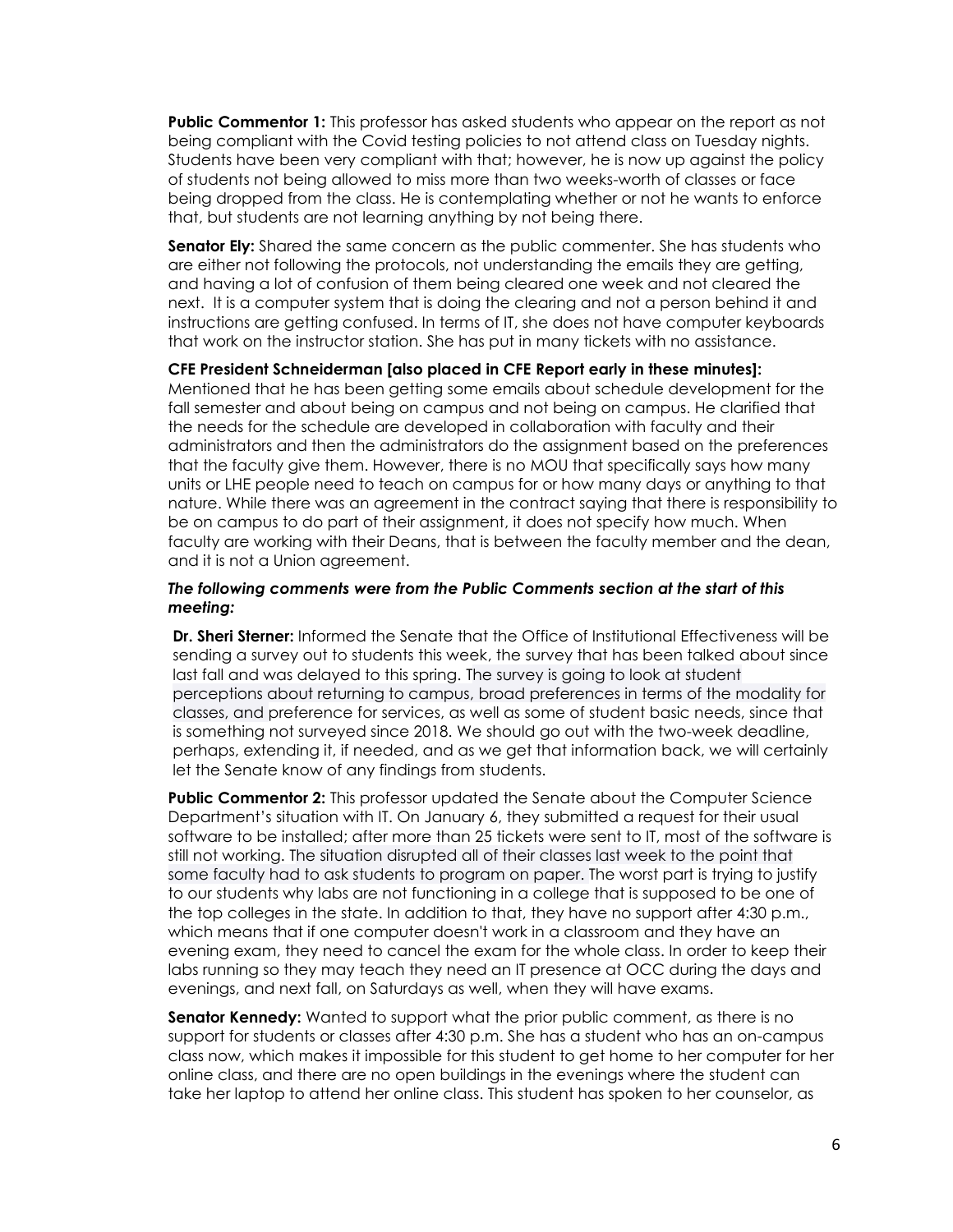well, with no options other than to find a place on campus. We are hoping our division dean can assist.

**Senator Ely:** Read a public comment on behalf of Mimi Ivey, a part-time faculty instructor:

"We have no equity when it comes to 'mandated testing' for COVID at OCC due to the fact that all students on Wednesdays and Thursdays are LEFT OUT - as there are no testing days on those days. This is INEQUALITY - leaving them and all instructors on those days out. It is unfair and inconsiderate. Both my Wednesday and Thursday students also feel that this inequity should be addressed. They feel they attend OCC so that should be where they get tested and not have to drive or ride buses elsewhere. I agree 100%. No one should be left out. This is pure discrimination against instructors and students and is deliberate and willful. Without a care as to whether they have any transportation to run around the district - some have to 'WALK' - I am just appalled at this - when we all know that all vaccinated people are 'shedding" the virus, then why aren't they also tested?? It's clear discrimination as well. It should include everyone and not just unvaccinated people. You can use all of my comments. They are heartfelt and in defense of my students."

**President Gordon:** Asked for written reports on the observations regarding the return to campus.

## **6. Adjournment of the Regular Meeting**

**President Gordon** adjourned the meeting at 12:30 p.m.

## **7. Approval of the Minutes:** March 1, 2022

**MINUTES:** First draft written by Beatriz Rodriguez, Administrative Assistant to the Senates. Revision of first draft and Senate-approved drafts written by Senate Secretary, Marilyn Kennedy, who also distributes the final Senate-approved version to the Chancellor, Board of Trustees members and secretary, union presidents, GWC and Coastline Academic Senate presidents, OCC College President and faculty as per OCC Senate bylaws.